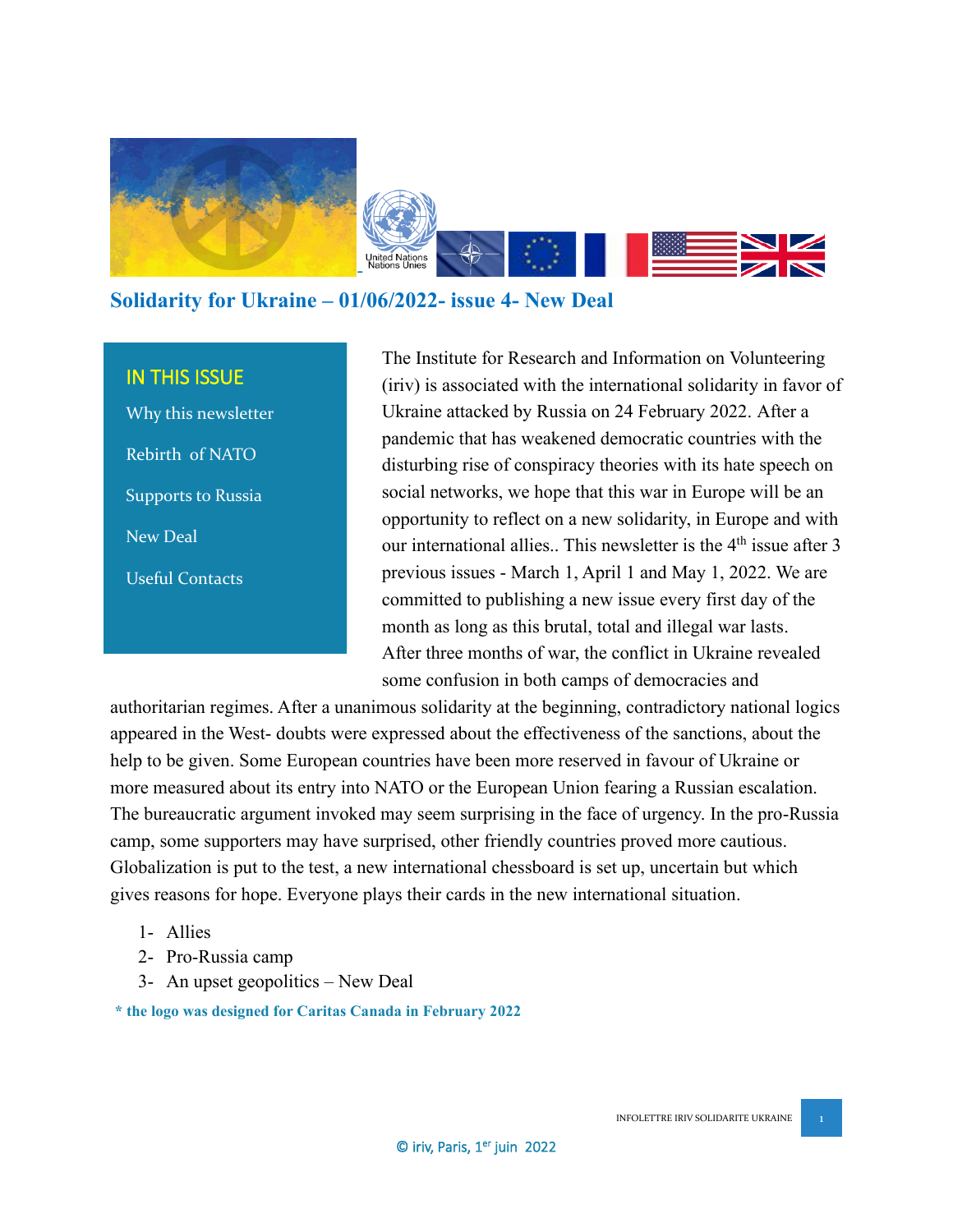## **Allies of Ukraine- an unexpected rebirth of the Atlantic Alliance**

At the beginning of the war, everything seemed clear: the aggressor, Russia, was well identified and the aggresse, Ukraine, already attacked in 2014 in Donbass and Crimea, was also clearly named and unanimously defended in the Western camp.

U.S. President Joe Biden immediately made a public commitment that Russia, its president and the Russian army would be "international outcasts" (1). The financial commitment of the United States is massive to support Ukraine – since the beginning of the war they have devoted 3.4 billion dollars (3.2 billion euros) to their military assistance mobilized in a record time (2). The President appointed a "dream team" – a Secretary of State, Anthony Blinken, a diplomat, a Secretary of Defense, a formerly 4-star General who,used to be American Central Command in Chief in Middle East, Lloyd Austin, and Jake Sullivan, a veteran of the Obama administration, marked by the presidential failure of Hillary Clinton, who has learned from the mistakes of the past. This trio has all the confidence of the President and has made a return to the classic and transatlantic current of American diplomacy. Ukraine is also the way to regain political and military credibility for the United States, after the Afghan army broke out after the American withdrawal in August 2021. If they did not hire soldiers in Ukraine, the number of American soldiers in Europe has increased to 100,000, including some under NATO command. Patriot missile systems were also deployed in Poland in March 2022 (3).

A counterpart of the American reinvestment in Europe is the increase in military spending with a stronger mobilization of the Western camp alongside the United States. In particular, a new NATO strategic concept now lists the Chinese threat as one of the Alliance's new challenges. NATO's target of spending at least 2% of its GDP on defence materializes – according to a Kantar survey conducted at the end of 2021 among 28,909 citizens in NATO countries, a third of them say they don't feel safe in their country (down from 19% in 2019, before the pandemic and the war in Ukraine). (4) In the countries of East Asia (Japan, South Korea, etc.) and Oceania (Australia), considerable efforts have been made. In Europe, the three leading countries in the field - United Kingdom (68.4 billion), France (56 billion) and Germany (56 billion) will further increase their investments by 2025. For the American expert in international relations, Fareed Zakaria, Europe must not be satisfied with increasing its military spending but must engage in strategic reflection on a continental scale (5). It needs to stop having a national approach but to stand together. The Russian threat is in the Eastern part of the continent, and the entry requested by Finland and Sweden marks a radical change, the end of their neutrality. The Trojan Horse of Victor Orban's Hungary, supported by both Russia and China, must also be neutralized. On the other hand, there has been a very positive development, with Poland breaking away from European authoritarian regimes by providing remarkable aid to Ukraine, despite a history of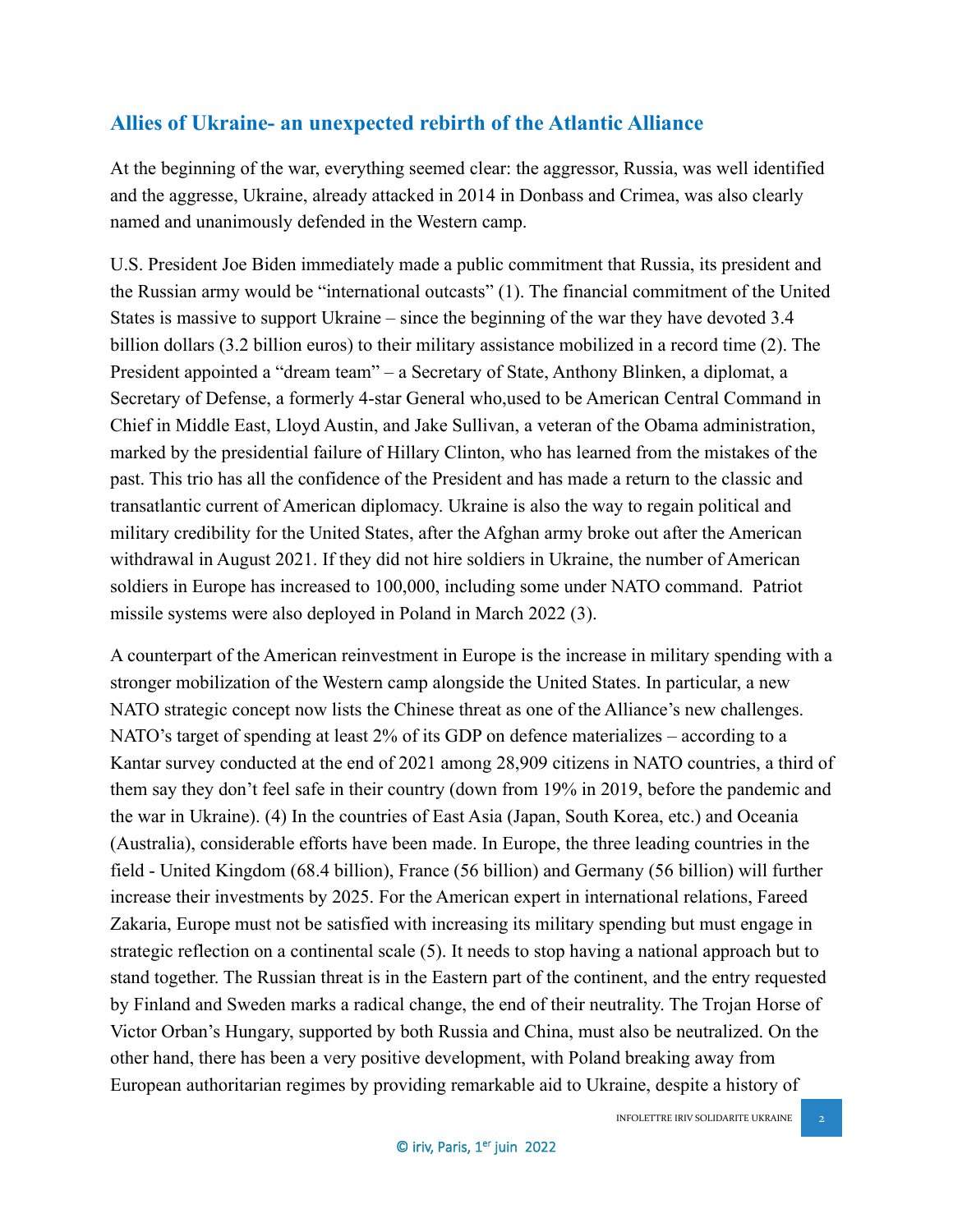conflict between countries; neither was exemplary during the Second World War (6). According to Fareed Zakaria (5), Central Europe, which has aroused some fears, could show that liberal democracy is capable of mobilising itself. Europe, an economic giant but «political dwarf» could wake up with a strange reversal where Western Europe seems to be dragging its feet while Eastern Europe is much more offensive to defend democracy. For the American essayist, the war in Ukraine is also a resounding failure of European diplomacy, which did not support President George Bush's 2008 proposal to integrate Georgia and Ukraine into NATO. Russia began its "nibbling" of Georgia (as early as 2008) and Ukraine (as early as 2014). Some European countries are still chilly. France did not convince the Ukrainian president by suggesting that Ukraine would join a "European political community", an antechamber of the European Union. In Germany, political leaders who had shown their support for Russia, anxious to preserve the Nord Stream 2 pipeline project, were not welcome in Kiev. In Italy, some public opinion is in favour of Russia, with Moscow propaganda relays well received on the Italian talk shows (7).

#### **Pro-Russia support - a preoccupying anti-West spirit**

A Tribune published in French Newspaper Le Monde on 19 April 2022 by more than 80 writers and academics from countries whose population is favourable to Vladimir Putin, including Indian writer Arundhati Roy and Nigerian Nobel Prize for Literature Wole Soyinka, showed their support alongside the Ukrainians. They explain that in most of their countries (in Latin America, North Africa, sub-Saharan Africa, the Middle East, Asia, etc.) too much opinion has sided with the Russian dictator who is "waging a war of conquest against Ukraine" as he had done in Chechnya and Syria, in the name of an "anti-imperialism that has turned over the years into passionate hatred" that leads to applaud anyone opposing the West. The authors of the Tribune recognize a responsibility of the West which may have contributed to a «devastation of our world» for example by perpetuating a «domination over vast regions», by defending» indefensible dictatorships to protect their interests», or "leaving refugees from the South to die on their doorstep" while accepting "theirs" with open arms. But the authors of the Tribune insist on the need to fully support the Ukrainians for "all those who demand freedom for them, who believe in the right of citizens to choose their leaders and refuse tyranny."

Gilles Paris (1) gave some illustrations in his article published the following month (in May) on the "gap between the West and the rest of the planet" during the war in Ukraine. Former Brazilian President Luiz Ignacio Lula da Silva fired "back to back the aggressor and the assailant" and accused "Westerners of inciting hatred against Putin." Before him, the President of South Africa, Cyril Ramaphosa, pointed out in March 2022 the «responsibility of NATO». The same position is defended by Indian President Narendra Modi or Mexican President Andres Manuel Lopez Obrador (AMLO) or Indonesian President Joko Wikodo. The reasons for these unexpected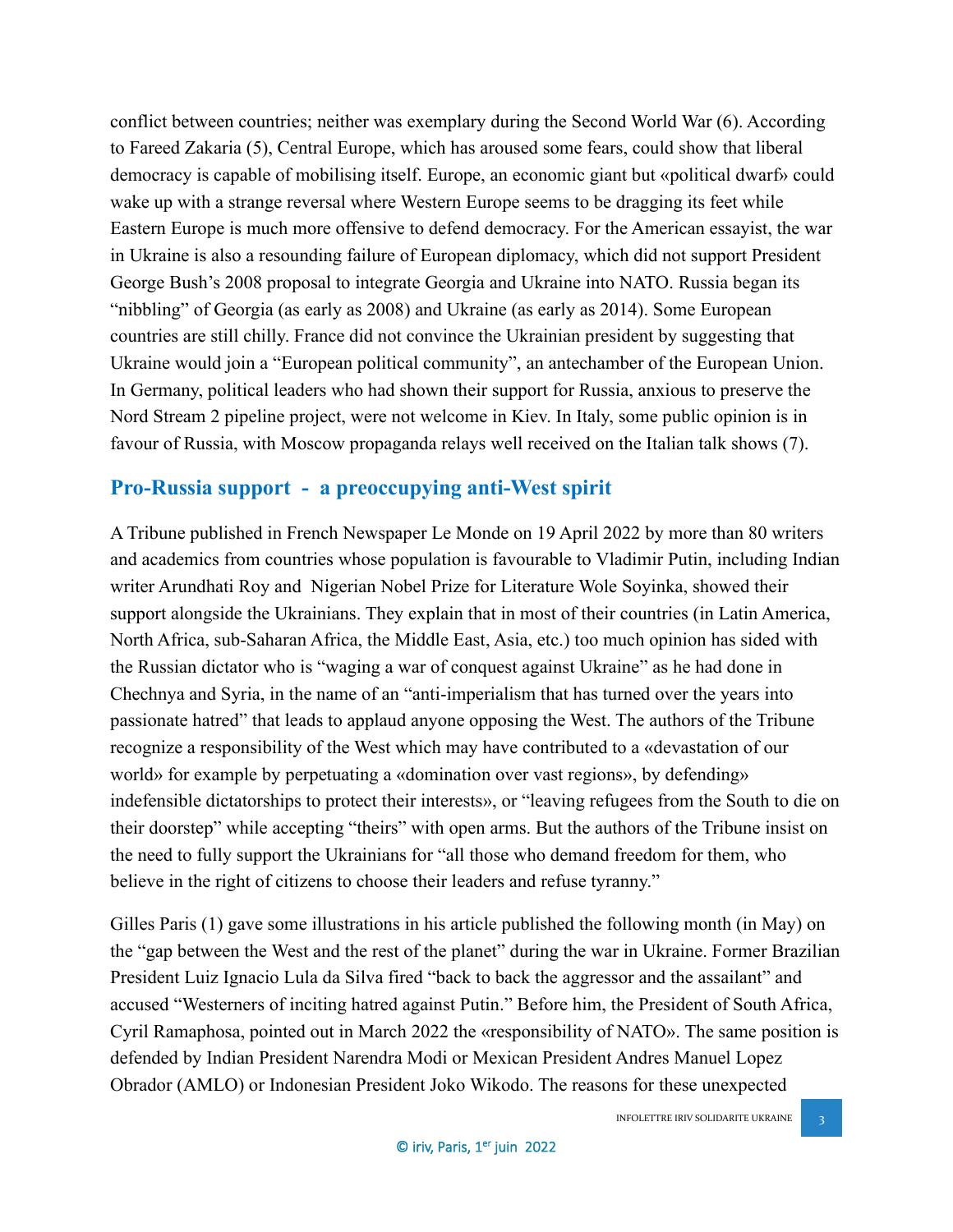supports are also more prosaically explained by economic reasons – their countries are affected by the energy crisis or the food crisis (cereals from Ukraine are no longer arriving) after having been weakened by the pandemic for two years.

If China's support was expected after President Xi Jinping's posting at the Beijing Games in February 2022 alongside Russian President Vladimir Putin, it is not as unconditional as one might have thought. The war in Ukraine with the economic crisis that it aggravates thwarts the projects of the Silk Roads of the Chinese leader, already undermined by the blockade imposed by the Covid pandemic. In terms of image of strength, the Russian ally disappointed. Chinese experts on military issues are very silent on the war in Ukraine (8). According to Marc Julienne, expert on China from the French Institute of International Relations (IFRI), the China-Russia relationship has always been marked by a form of condescension exacerbated by the war in Ukraine. For China, Russia is a colossus with feet of clay. The army of the future is not Russian. If Russia has been able to score points in the wars in Syria, and if their equipment is of quality (anti-aircraft systems and combat aircraft), the performances of the American portable antiaircraft and anti-tank missiles (Stinger and Javelin) have inflicted great damages to the Russian army. Another learning, the destruction of the Russian cruiser Moskva, the first of this importance sunk in forty years (the last one was during the Falklands War in 1982 opposing UK to Argentina) is an event in the maritime tactics according to French expert Mathieu Duchâtel of the Institut Montaigne. The war in Ukraine also confirmed the strategic analyses of Chinese experts- the crucial importance of command and control as well as information control. The military intelligence provided by the allies to the Ukrainian army brought a decisive advantage to Kiev against Moscow.

The Information War was won by the Ukrainian President , Volodymyr Zelensky who carried out an offensive and very effective campaign every day since the first day of the attack. The transparency of the American military intelligence, which kept the operations up to date almost every hour, always verified, has pulled the rug out from under the feet of Russian officers. This very original strategy of transparency of the United States – gradual and very offensive disclosures of intelligence on Russian intentions, has also provoked a radical rethinking of service practices in France with the dismissal of the head of military intelligence. (9)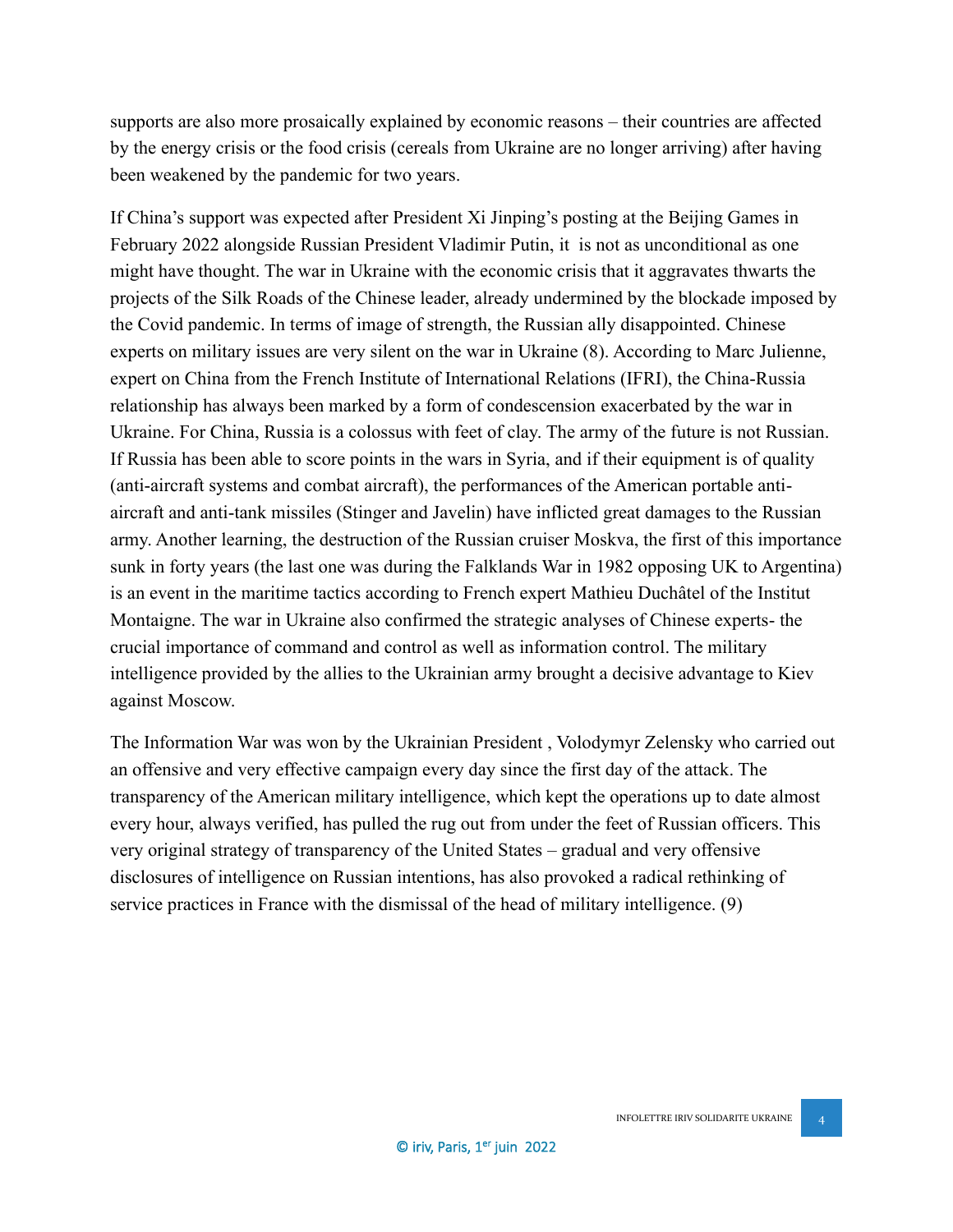# **Geopolitics disrupted – fragmentation and European "third way"**

The main challenges facing the Atlantic Alliance, in addition to the new strategic concept that includes the Chinese threat, are nuclear proliferation, cyber-attacks, climate change and terrorism (3). The war in Ukraine has put a forgotten issue on the agenda: NATO's resources and its ability to respond. According to Julien Nocetti, a French researcher at the Military Academy of Saint Cyr and at IFRI, the conflict has also brought the camps together technologically, accelerating the process of regionalization and technological separation of the planet by «ideological» affinity (10).

If the war is conducted more with artillery and aviation, the digital has become decisive according to Julien Nocetti. An original technological dimension has been identified which can be explained by several factors. The first is the embargo on the delivery of semiconductors to Russia. Another factor was the position taken by the Big Tech (GAFA- Google, Apple, Facebook, Amazon) which withdrew from the Russian market and made available tools for detecting cyberattacks. These American digital giants have thus «militarized» the technological interdependencies. The support provided by Elon Musk, boss of SpaceX, who delivered web reception systems through its Starlink satellites in record time has made a difference in the face of inertia or the slowness of states. Power is an important symbolic element in wartime to impress your opponent.

The war in Ukraine has also accentuated China's hand over Russia in a desire to "deinstitutionalize" the technological field - Chinese investment funds have established themselves in Russia to create ecosystems in artificial intelligence and algorithms. The subject is very sensitive. The consequence has been a Russian brain drain since the beginning of the conflict with 50,000 to 70,000 Russian programmers who have gone abroad to escape this Chinese handdown. This consequence is the most paradoxical one: initiated for nationalist reasons to restore a Russian Empire, Russia lost an essential part of its national sovereignty in an area (cyberwar) in which it was feared.

Another dimension identified by Julien Nocetti, the invasion of Ukraine has reinforced a logic of regionalization that he calls «fragmentation of the digital space». Russia has banned Western platforms on its territory and launched alternatives to Google Play and Instagram. Conversely Western entities have also excluded Russian platforms such as the Firefox browser with the search engine Yandex which is no longer part of its choices.

The most positive consequence of the conflict was Europe's realization, even at a late stage, that digital technology was a powerful factor with the risk of dependence on American or Chinese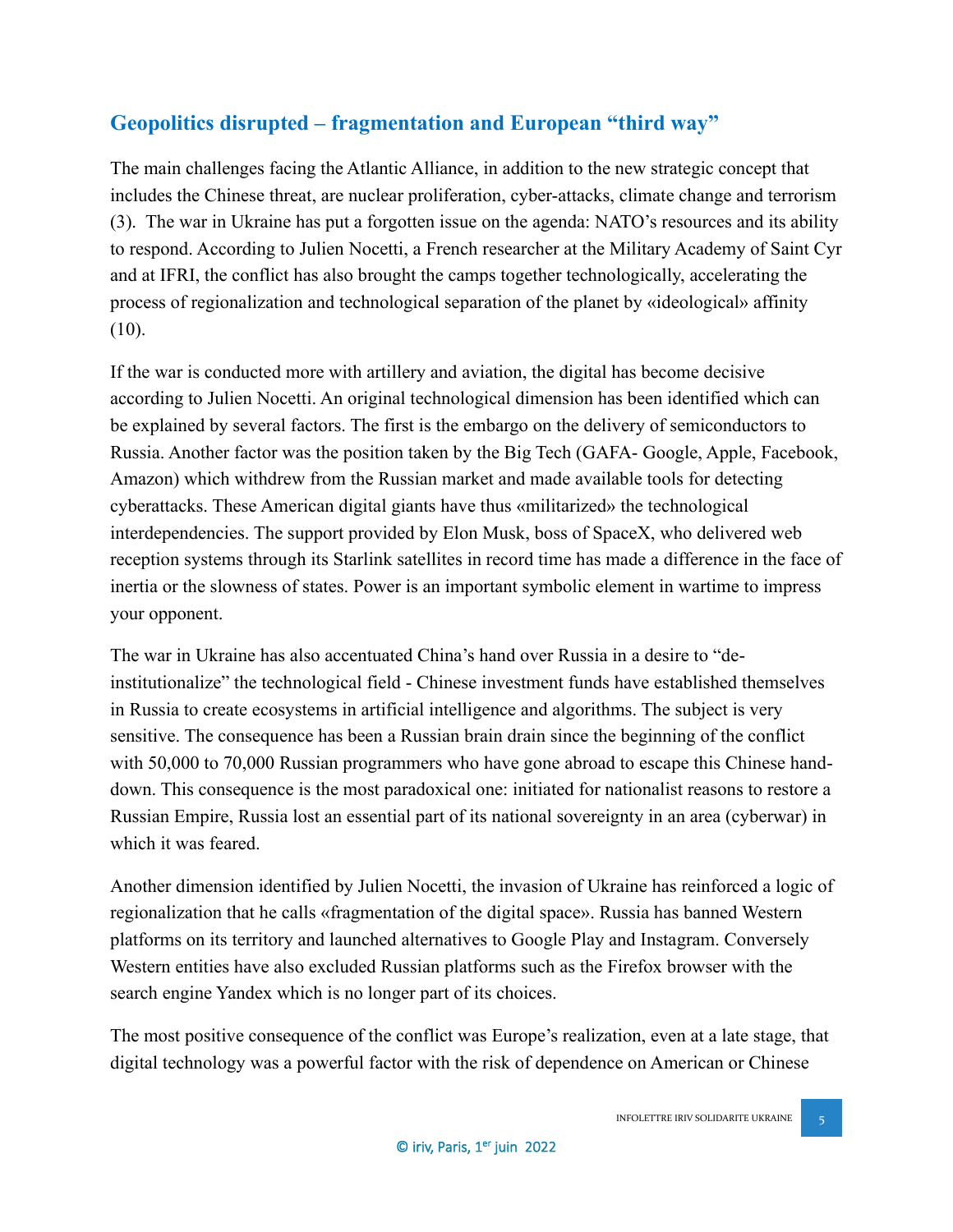ecosystems. The European Union is working towards a "third way" that is equidistant from the American ultraliberal model and the Chinese authoritarian model. The European model emphasizes the defence of our values – respect for fundamental freedoms and the primacy of ethics. Law is the backbone of the European model, which will be based on data protection and the Digital Services Act. Europeans will thus be able to contribute to the creation of a new «digital geopolitical map» according to Julien Nocetti.

A strategic rapprochement is also taking place, thanks to the Ukrainian crisis, between the United States and Europe. It takes the form of the agreement announced in March 2022 during the venue of the US President in Brussels on the transatlantic transfer of personal data. The discussion is more open and friendly among allies. At the same time, a new role is given to Big Tech, which aims to "show that they are part of the solution, not the problem". They are neither the ideal solution to the pinnacle in 2011 during the «Arab Spring» nor the worst recourse as during the Cambridge Analytica scandal. They showed a conciliatory attitude during the war of Ukraine by always supporting the lines proposed by Washington or Brussels- they thus acquired a «status of geopolitical actors».

A new deal is taking place thanks to the war in Ukraine with a redistribution of cards on all fronts: on the ground but also in the digital space.

- (1) Gilles Paris « Le rétrécissement du camp occidental », Le Monde, jeudi 12 mai 2022
- (2) Piotr Smolar « La guerre américaine de Joe Biden », Le Monde, vendredi 6 mai 2022
- (3) Jean-Pierre Stroobants et Elise Vincent « Guerre en Ukraine- Vladimir Poutine ressuscite l'OTAN », Le Monde, 15 & 16 mai 2022
- (4) Jean-Michel Bezat « La course en avant des dépenses militaires », Le Monde, mardi 26 avril 2022
- (5) Fareed Zakaria « Nous assistons à la fin de la pax americana », Le Monde, mardi 3 mai 2022
- (6) Documentaire diffusé sur Arte le mardi 22 mai 2022 , Lech Kowalski (2022) « Ukraine-Pologne : la frontière de la solidarité «
- (7) Jérôme Gautheret « Guerre en Ukraine : la petite musique prorusse de la télévision italienne », vendredi 27 mai 2022
- (8) Nathalie Guibert « Premières leçons militaires de l'échec russe en Ukraine pour Pékin », Le Monde, 15 & 16 mai 2022
- (9) Elise Vincent « Les leçons de la guerre en Ukraine pour le renseignement français », Le Monde, jeudi 14 avril 2022
- (10) Vincent Fagot et Alexandre Picquard « La guerre en Ukraine renforce la fragmentation du web », Le Monde, vendredi 29 avril 2022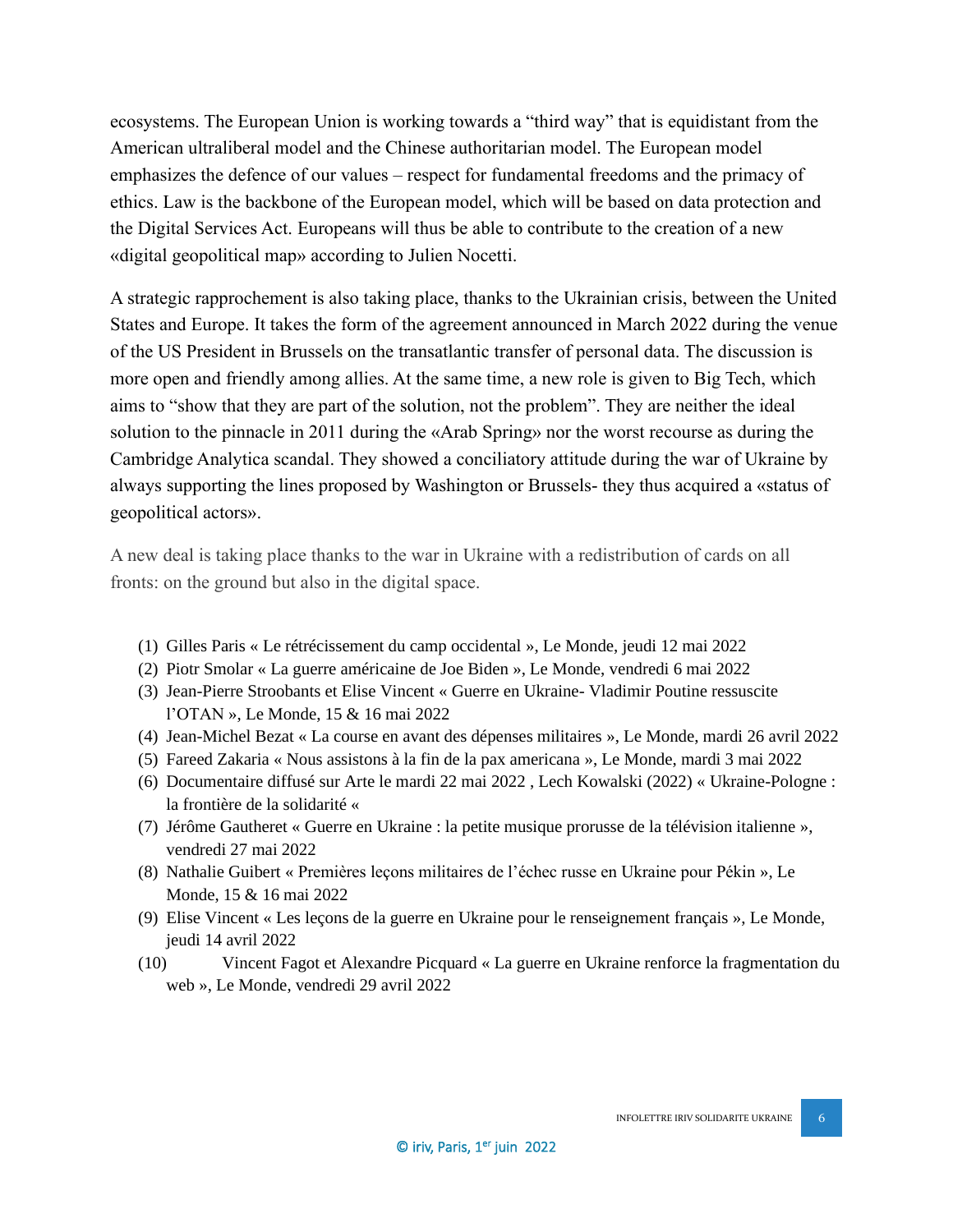### **Useful contacts**

A list of associations and NGOs mobilized is published on the French website [«Support](https://www.supportukraine.co/)  [Ukraine»](https://www.supportukraine.co/).

**French Red cross** - [Croix-Rouge française](https://www.croix-rouge.fr/Nos-actions/Action-internationale/Rechercher-un-programme/LA-CROIX-ROUGE-FRANCAISE-EN-UKRAINE) for financial donations, in support of the Ukrainian Red Cross, to the International Committee of the Red Cross

**Médecins sans frontières** – [emergency funds](https://soutenir.msf.fr/b/mon-don?) in countries bordering Ukraine and seeking to bring in medical equipment and personnel.

**Secours populaire -** appeals to the [emergency donation for Ukraine](https://don.secourspopulaire.fr/ukraine/~mon-don) .

**Protection civile -** a call for donations to finance other needs (defibrillators, respirators, generators, etc.):<https://don.protection-civile.org/soutenir>

**Fondation de France** – has published a [call](https://dons.fondationdefrance.org/solidarite-avec-les-ukrainiens/~mon-don?) for generosity to support the hundreds of thousands of people affected by the conflict in Poland and Romania

**United Nation High Committee for Refugees -** Level 3 emergency situation for the crisis in Ukraine, the highest. UNHCR has strengthened its operations in Ukraine and neighbouring countries, to support it, you can donate: site [Donner.unhcr.org](https://donner.unhcr.org/urgence-ukraine/~mon-don?_cv=1)

**Unicef -** an urgent need for funding to meet the basic needs of children [donation on the Unicef.fr](https://don.unicef.fr/b/mon-don?cid=322&_cv=1)

**ONG Care International -** a [form online for Ukraine](https://soutenir.carefrance.org/urgence-ukraine/~mon-don?_cv=1) to provide emergency assistance to populations and refugees.

**[L'ONG française ACTED](https://acted.iraiser.eu/ukraine/~mon-don)** organizes humanitarian convoys for Ukraine

**association Solidarités International –** a [fundraising](https://dons.solidarites.org/b/mon-don?cid=880&_cv=1) to send convoys of food and basic necessities, to distribute water and meals to refugees

**Plan International**, in Poland, Romania and Moldova, to provide material and psychosocial assistance to young Ukrainians and their families, and [call for dination](https://formulaire.plan-international.fr/urgence-ukraine/~mon-don)

**L'Aide médicale et caritative France-Ukraine -** sending convoys of humanitarian aid, care for the wounded, exchanges of medical know-how, psychological assistance and organizing summer camps for orphan children - [HelloAsso](https://www.helloasso.com/associations/aide%20medicale%20caritative%20france%20ukraine/collectes/aider-ukraine-amcurgence-help-ukraine/don) ;

**Le Comité d'aide médicale Ukraine -** refugees in transit in the west of the country, and collecting funds, medicines and equipment for accommodation and care [association SAFE and](http://www.cam-z.org/en/news/121/) [FONDEMOS.](http://www.cam-z.org/en/news/121/)